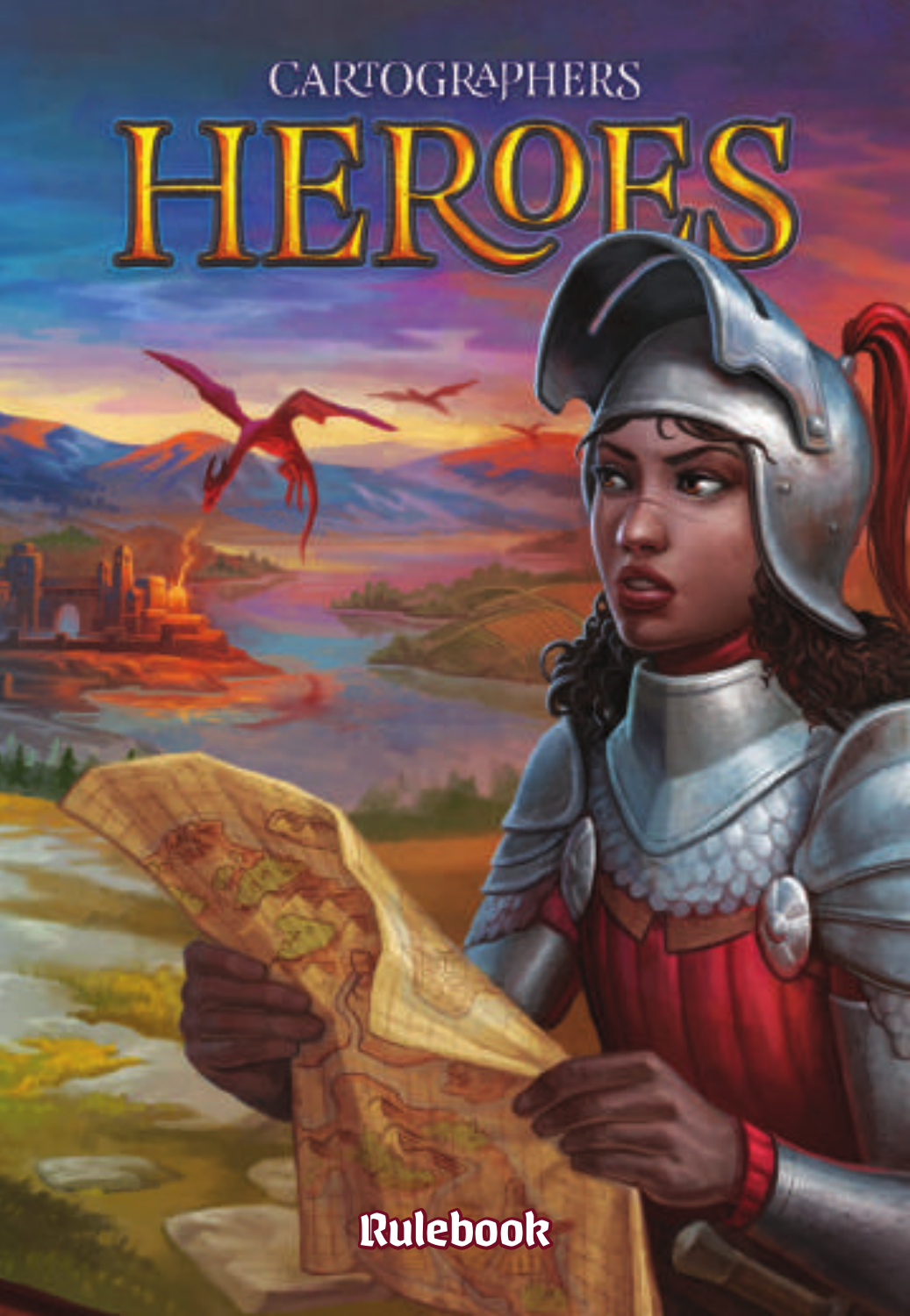Introduction experience of the kind of honor that comes once in a<br>The expedition to the Western Lands is the kind of honor that comes once in a lifetime for a royal cartographer.

But these are dangerous times. War ravages the land, and you are sure to encounter Dragul forces determined to thwart Queen Gimnax's plans for western expansion.

Fortunately, brave heroes have risen to the defense of Nalos. Chart their deeds alongside the queen's edicts and secure your place in history.

## $\Omega$ uerview  $\infty$

In *Cartographers Heroes*, players compete to earn the most reputation stars by the time four seasons have passed.

Each season, players draw on their map sheets and earn reputation stars by carrying out the queen's edicts before the season is over.

The player with the most reputation stars at the end of winter wins!

# Credits and

**Game Designer:** John Brieger and Jordy Adan **Developer:** Keith Matejka **Illustrators:** Lucas Ribeiro and Davey Baker

**Graphic Designer:** Luis Francisco **Wordsmith:** James Ryan **Editor: Dustin Schwartz** 

*For additional information or support, please visit us at* **www.thunderworksgames.com** © 2021 Thunderworks Games LLC. All Rights Reserved.

 $= 2$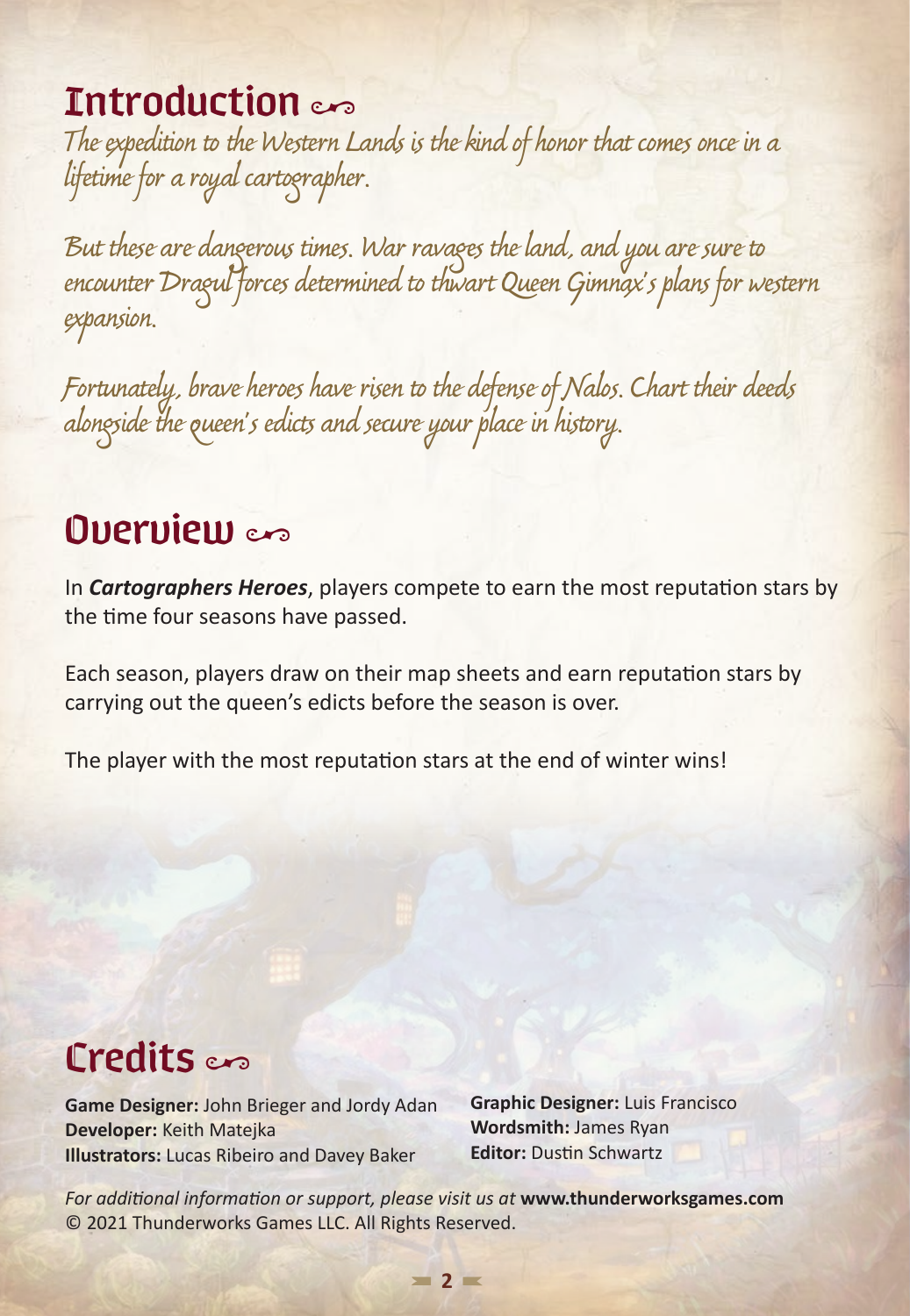

**100 MAP SHEETS** (double sided)





#### **11 EXPLORE CARDS**



#### **4 HERO CARDS**



 $= 3 =$ 

**4 PENCILS**



#### **4 EDICT CARDS 16 SCORING CARDS**



#### **4 SEASON CARDS**



#### **4 AMBUSH CARDS**

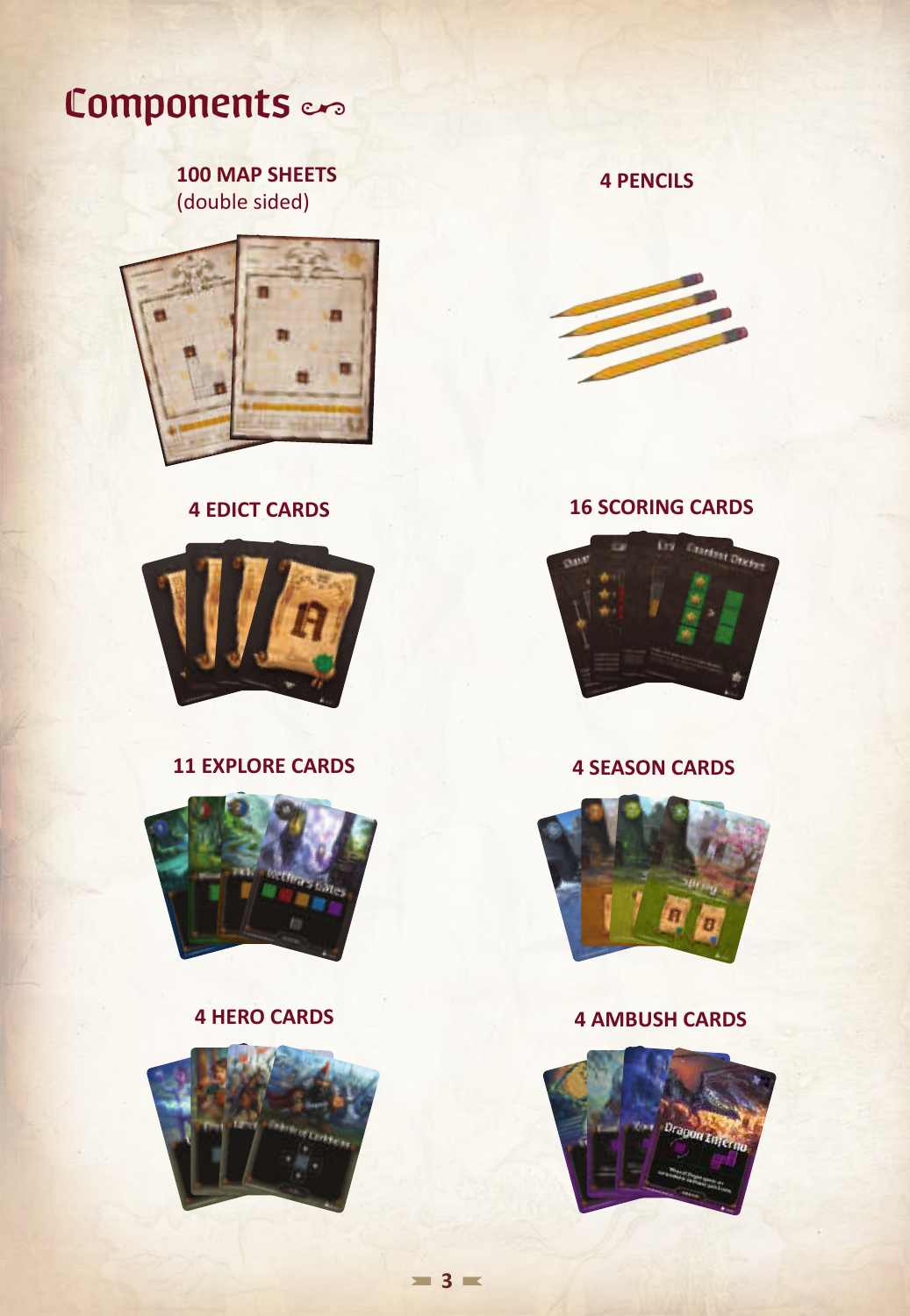## Game Setup en

لبته

- 1. Give each player a blank **map sheet**. Players collectively decide whether to use the wilderness side *(C)* or the wastelands side *(D).*
- 2. Give each player a **pencil**. If playing with more than four players, additional pencils will need to be provided.
- 3. Have each player write a **name** for their cartographer at the top of their map sheet, optionally adding a title and family crest.



- 4. Place the **edict cards** in a face-up row in the center of the play area. Arrange them in alphabetical order: edict A > edict B > edict C > edict D*.*
- 5. Sort the **scoring cards** into four stacks by their card backs. Shuffle each stack separately, then draw one card from each stack. Place one scoring card face up below each edict card, assigning them at random. Return the rest of the scoring cards to the game box.

*If this is your first time playing Cartographers Heroes, we recommend these scoring cards assigned in the following order: Faunlost Thicket (edict A), Traylo Monastery (edict B), Ulem's Wallow (edict C), Dwarvenholds (edict D).*



 $= 4 =$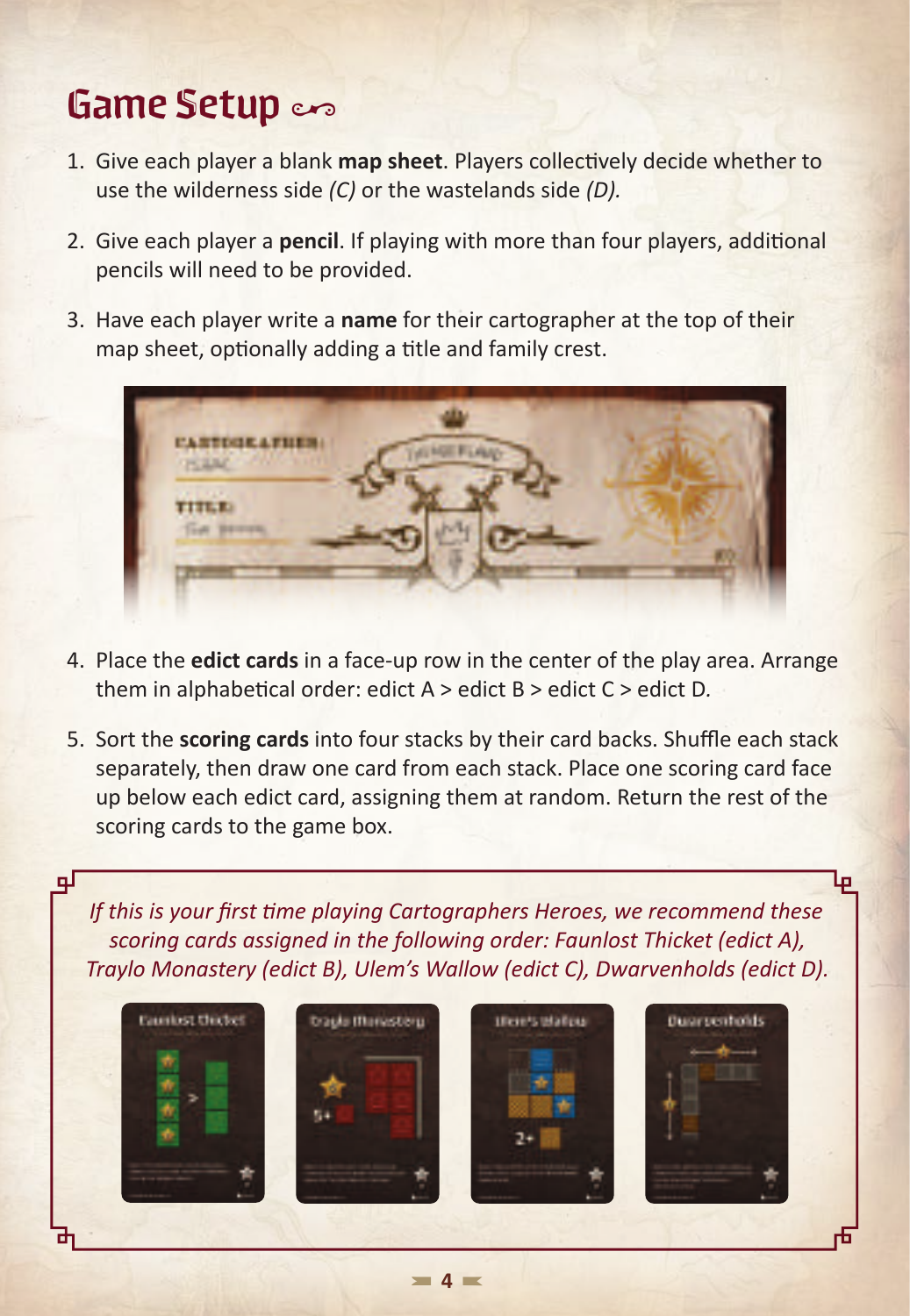- 6. Place the **season cards** in a face-up stack. Arrange them in order, from top to bottom, by the progression of the seasons: spring, summer, fall, winter.
- 7. Shuffle the **ambush cards** to form a face-down deck. Place this ambush deck off to one side of the play area.
- 8. Shuffle the **hero cards** to form a face-down deck. Place this hero deck off to one side of the play area.
- 9. Shuffle the **explore cards** to form a face-down deck. Take the top card of the ambush deck and the hero deck, then shuffle them into this explore deck, without revealing them. Place the explore deck next to the season stack.
- 10. The game is ready to begin!

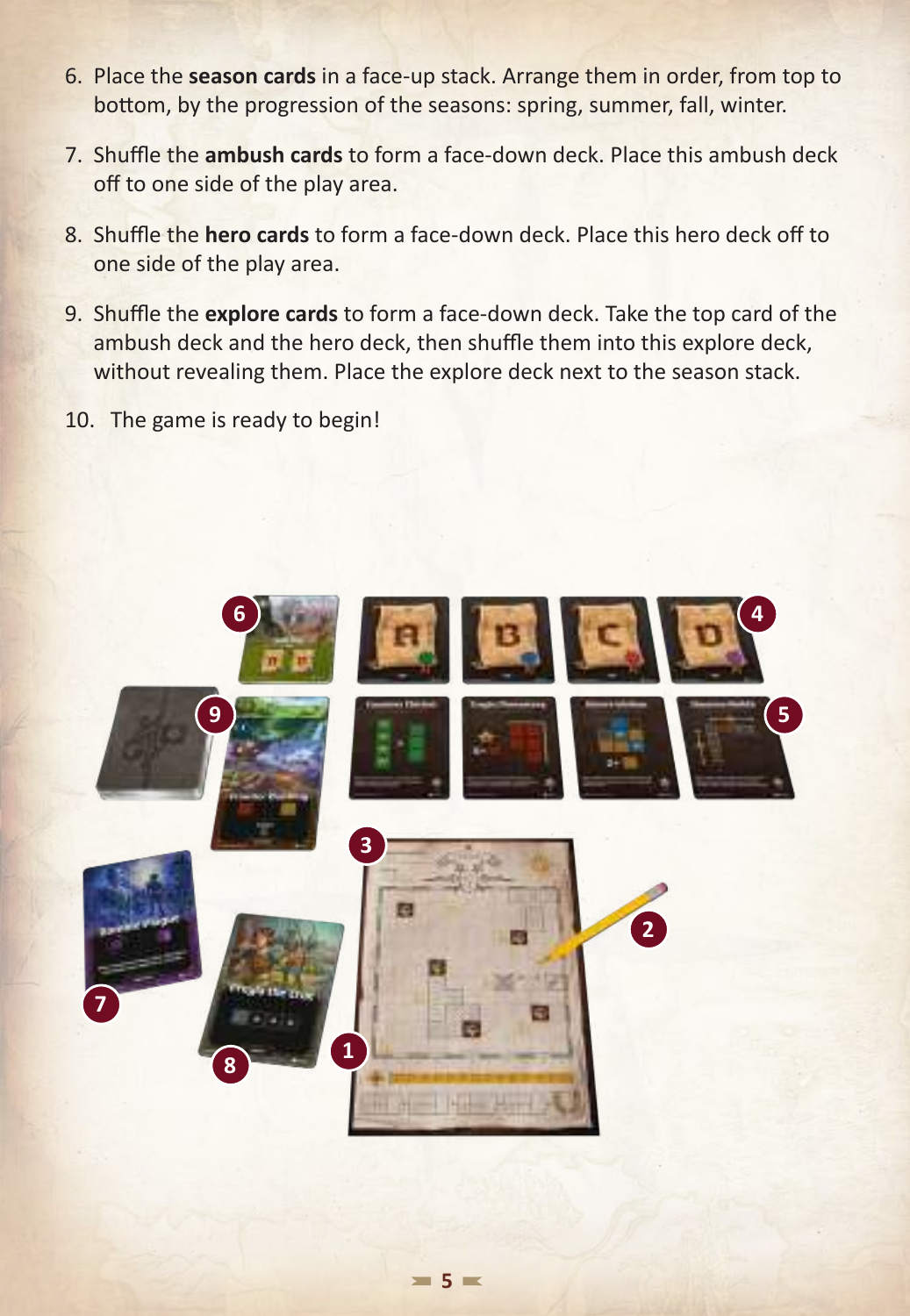## How to Play and

The game is played over four **seasons**. Each season is divided into multiple **turns**, and each turn has three **phases**: the Explore Phase, Draw Phase, and Check Phase. At the end of each season, players earn reputation stars.

#### **1. EXPLORE PHASE**

Reveal the top card of the explore deck and place it face up in the center of the play area, so that all players can see it. Place the new card on top of explore cards already in play. Display the cards in a column to ensure that the time values on all revealed cards are visible.

#### **2. DRAW PHASE**

At the same time, each player independently chooses one of the **available terrain types** and one of the **available shapes** depicted on the revealed explore card. Then they draw the chosen shape on their map and fill it with the chosen terrain type.



*Note:* Most explore cards have one or two available terrain types and one or two available shapes to choose from. Kethra's Gates is an exception.

 $= 6 =$ 

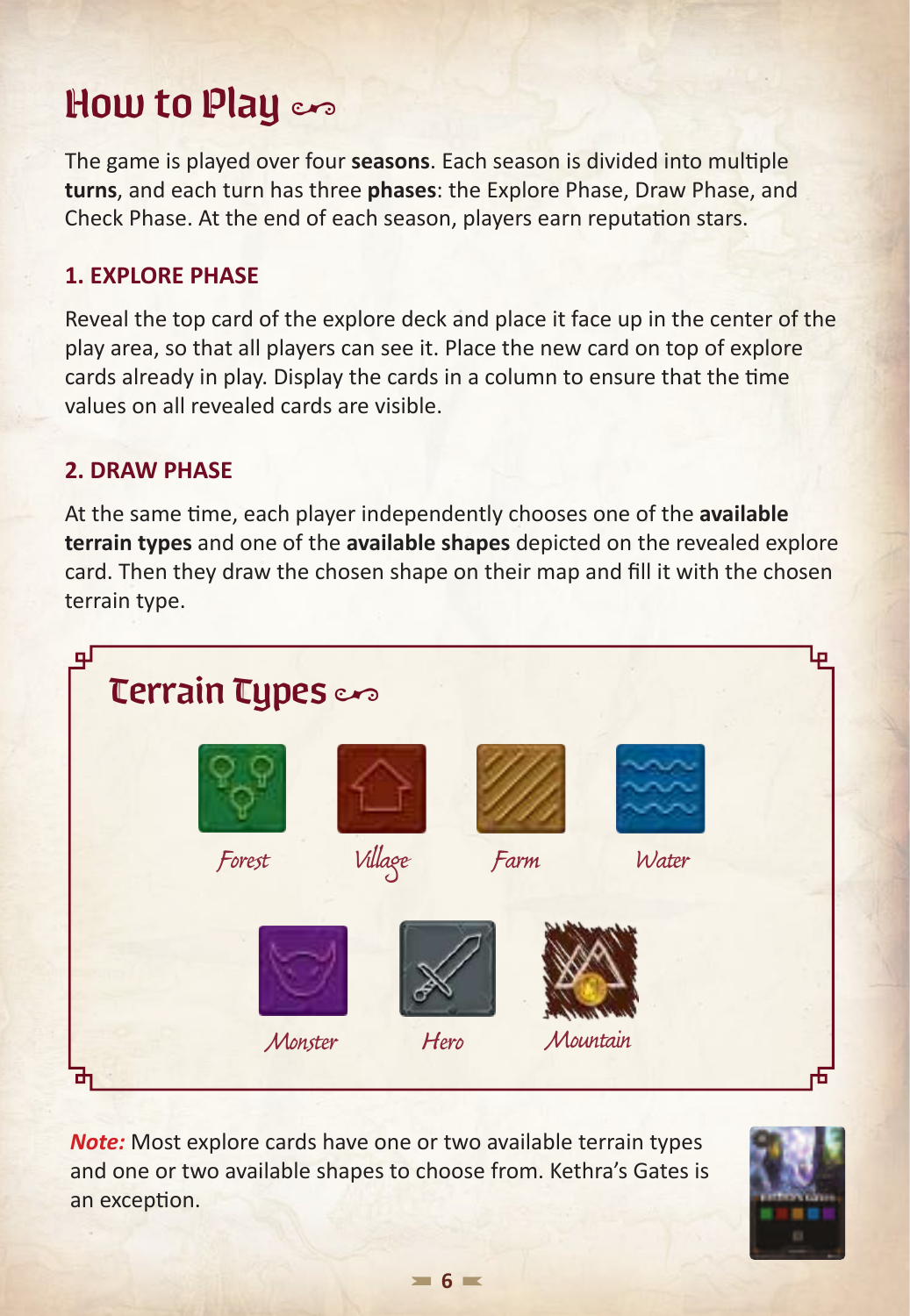#### **DRAWING SHAPES**

- The chosen shape cannot overlap filled spaces or the edge of the map. Mountain spaces and wasteland spaces count as filled spaces.
- The chosen shape can overlap empty ruins spaces. Ruins have no effect unless *Cartographers Heroes* and *Cartographers* are combined.
- The chosen shape can be rotated and/or flipped as desired before it is drawn.
- The chosen shape can be drawn anywhere that is legal; it does not have to be drawn adjacent to previously drawn shapes.
- If a player cannot legally draw any of the available shapes, they must instead draw a 1x1 square anywhere on their map and fill it with any terrain type (*excluding mountains*).

#### **GAINING COINS**

- Every mountain has a coin. If a player surrounds a mountain by filling all four adjacent spaces, they fill in the next coin symbol on their coin track.
- Some shapes have a coin. If a player chooses a shape with a coin, they fill in the next coin symbol on their coin track.
- The coin track is limited. If a player fills in all coin symbols on their coin track, they ignore any additional coins they would gain.







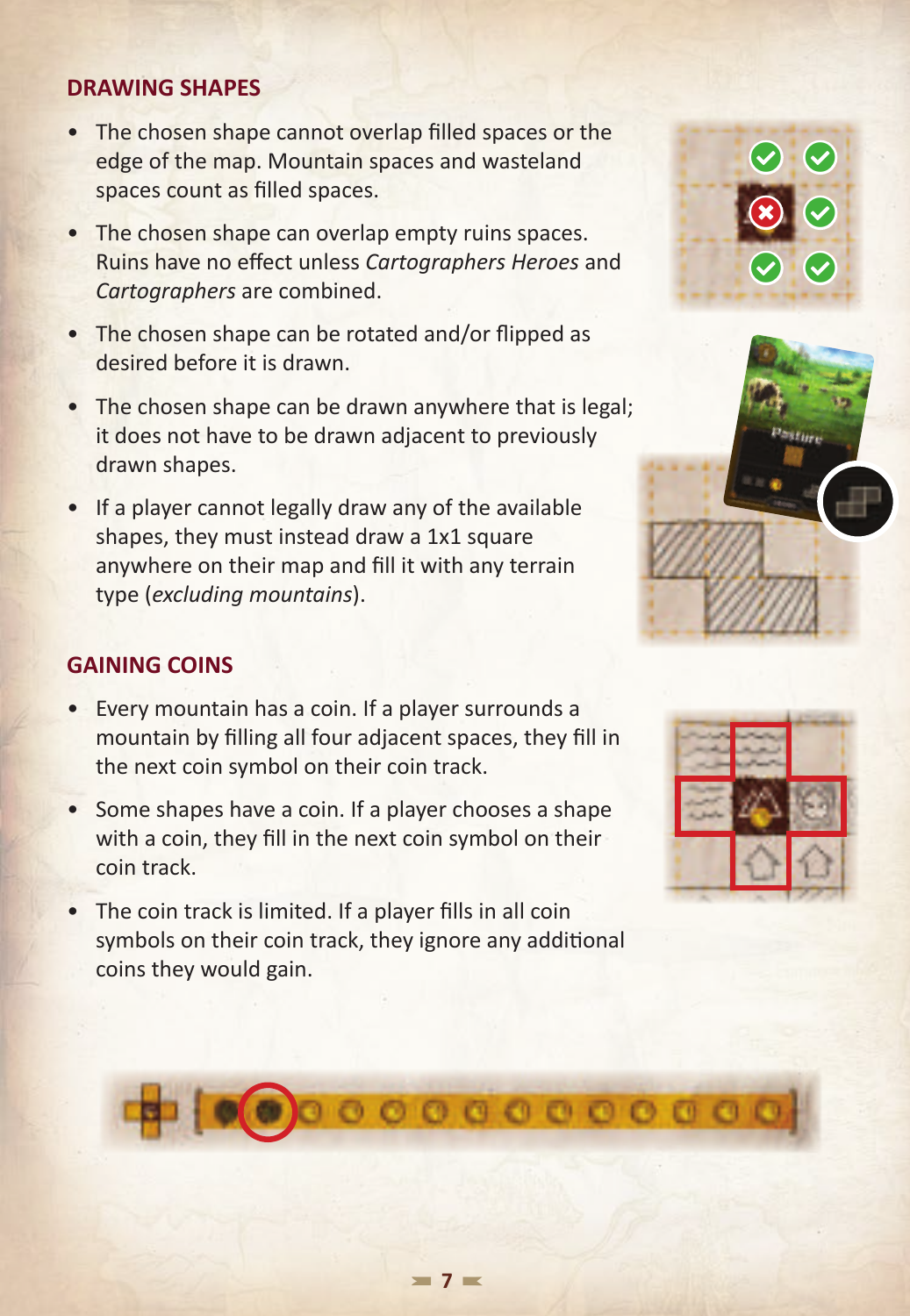#### **RESOLVING AMBUSHES**

When an ambush card is revealed, check the direction of the arrow shown on the card: clockwise or counter-clockwise. Each player immediately passes their map sheet to their neighbor in that direction.

Each player draws the depicted monster shape on their neighbor's map, then fills it with the monster terrain type and writes the initial of the monster.

If a player cannot legally draw the depicted monster shape on their neighbor's map, they instead draw a 1x1 square anywhere on their neighbor's map, then fill it with the monster terrain type but do not write the initial of the monster.

After all players have finished, pass all map sheets back to their owners. Keep the ambush card nearby as a reminder of its ongoing effect.

#### **RESOLVING HEROES**

When a hero card is revealed, each player draws a 1x1 square anywhere on their map, then fills it with the hero terrain type.

Each player then marks spaces in the depicted attack pattern, relative to the hero space. Attack patterns can overlap filled spaces and the edge of the map.

Heroes destroy monsters in two ways: When a hero is drawn, all monster spaces within the hero's attack pattern are immediately destroyed. Then, for the rest of the game, all monster spaces drawn within any hero's attack pattern are destroyed.

After all players have finished, discard the hero card and return it to the game box.



**Urbodn II** 

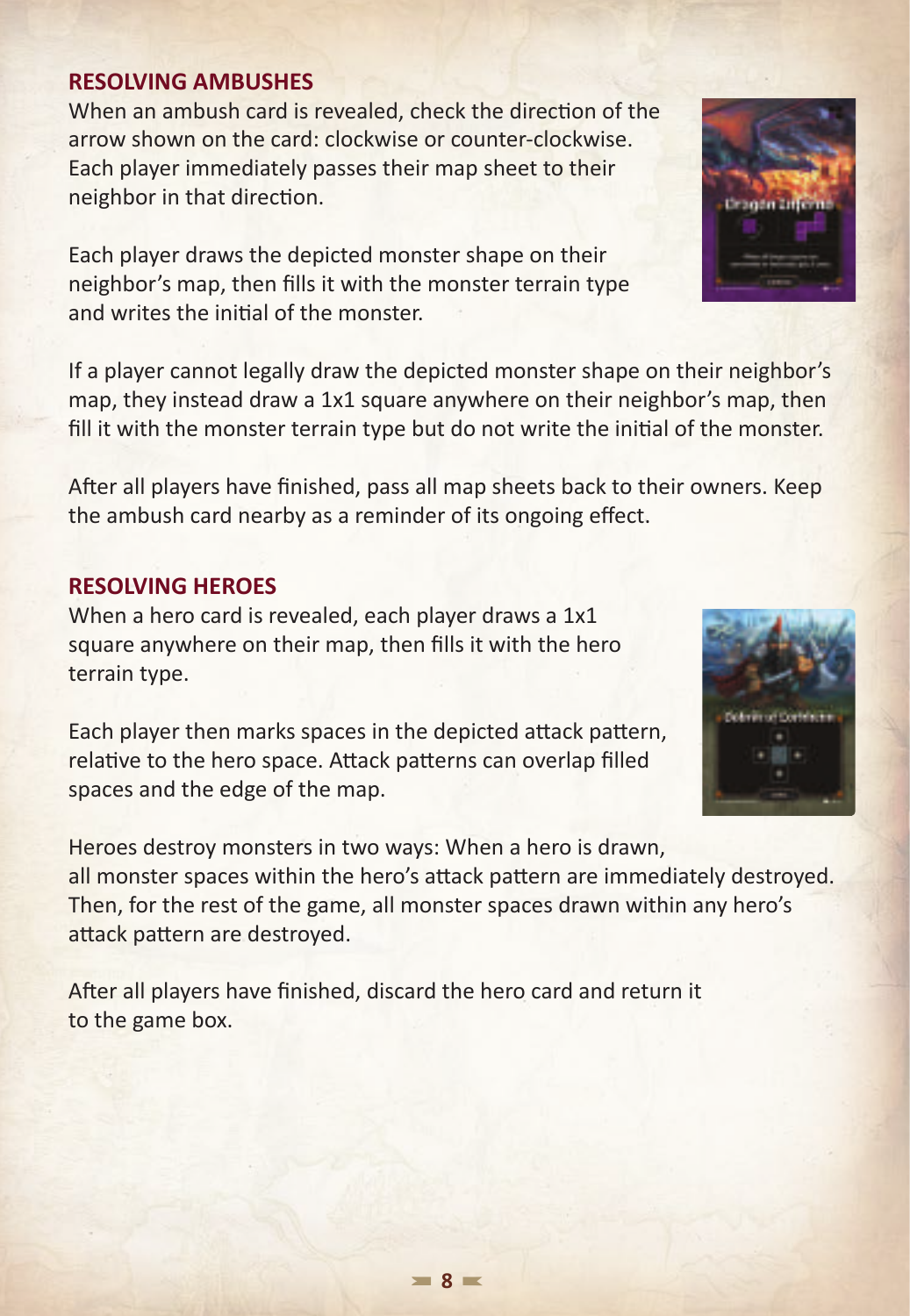#### **DESTROYING SPACES**

Some spaces on a player's map might get destroyed. When a space is destroyed, draw a large "X" over the space. Destroyed spaces count as filled spaces, but have no terrain type. If a hero space is destroyed, that hero's attack pattern remains active.

#### **3. CHECK PHASE**

Check to see if the end of the season has been reached. Examine the current season card to find the time threshold. For example, spring has a time threshold of eight.

Add together the time values of all explore cards that are currently revealed in the column.

- If the total meets or exceeds the time threshold, the current season ends. Proceed immediately to the end of the season.
- If the total is less than the time threshold, the current season continues. Return to the Explore Phase.

- **9** ,

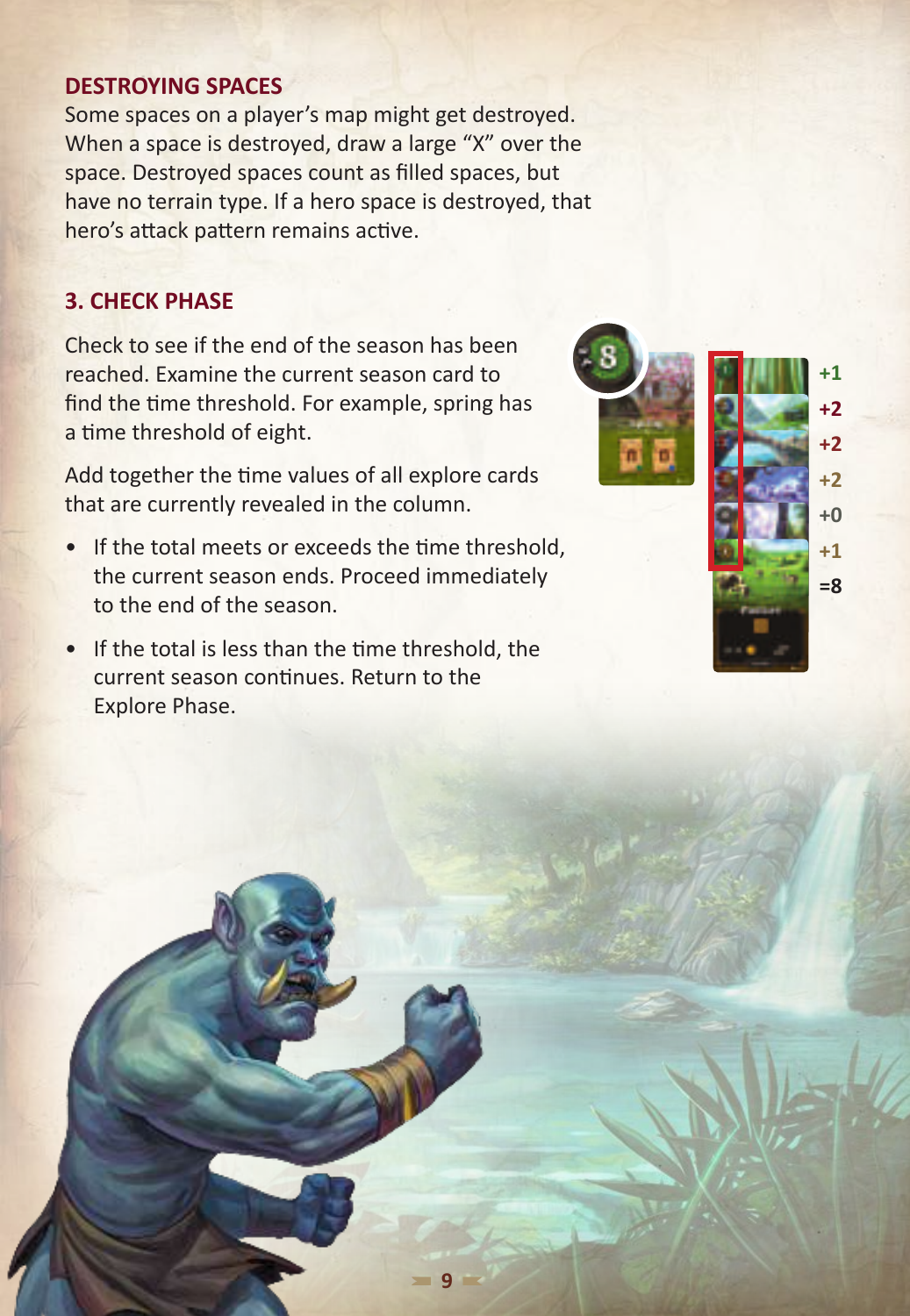## End of the Season  $\infty$

At the end of each season, the players are evaluated. They earn reputation stars based on how well they followed the queen's edicts.

#### **SCORING THE QUEEN'S EDICTS**

Examine the current season card to see which two scoring cards to evaluate. For example, in spring, evaluate the scoring cards assigned to edicts A and B.



- Each player evaluates their own map to determine how many reputation stars they earn for **each of the two scoring cards** being evaluated this season, writing those numbers in the corresponding boxes. (*See pages 11–13 for details on the scoring cards.*)
- Each player earns one reputation star for **each filled-in coin symbol** on their coin track, writing that number in the corresponding box.
- Each player loses one reputation star for **each empty space adjacent to a monster space** on their map, writing that number in the corresponding box.
	- *Note:* If an empty space is adjacent to multiple monster spaces, the player still only loses one reputation star for that space.
	- *Note:* Empty spaces adjacent to destroyed monster spaces are not counted.

Some ambush cards have ongoing effects that resolve after scoring each season. If any are revealed, resolve them now. If there are multiple ambush cards with these effects, resolve them one at a time in the order that the ambush cards were revealed.

If the current season is winter, the game is now over; proceed to the end of the game. Otherwise, prepare for the next season.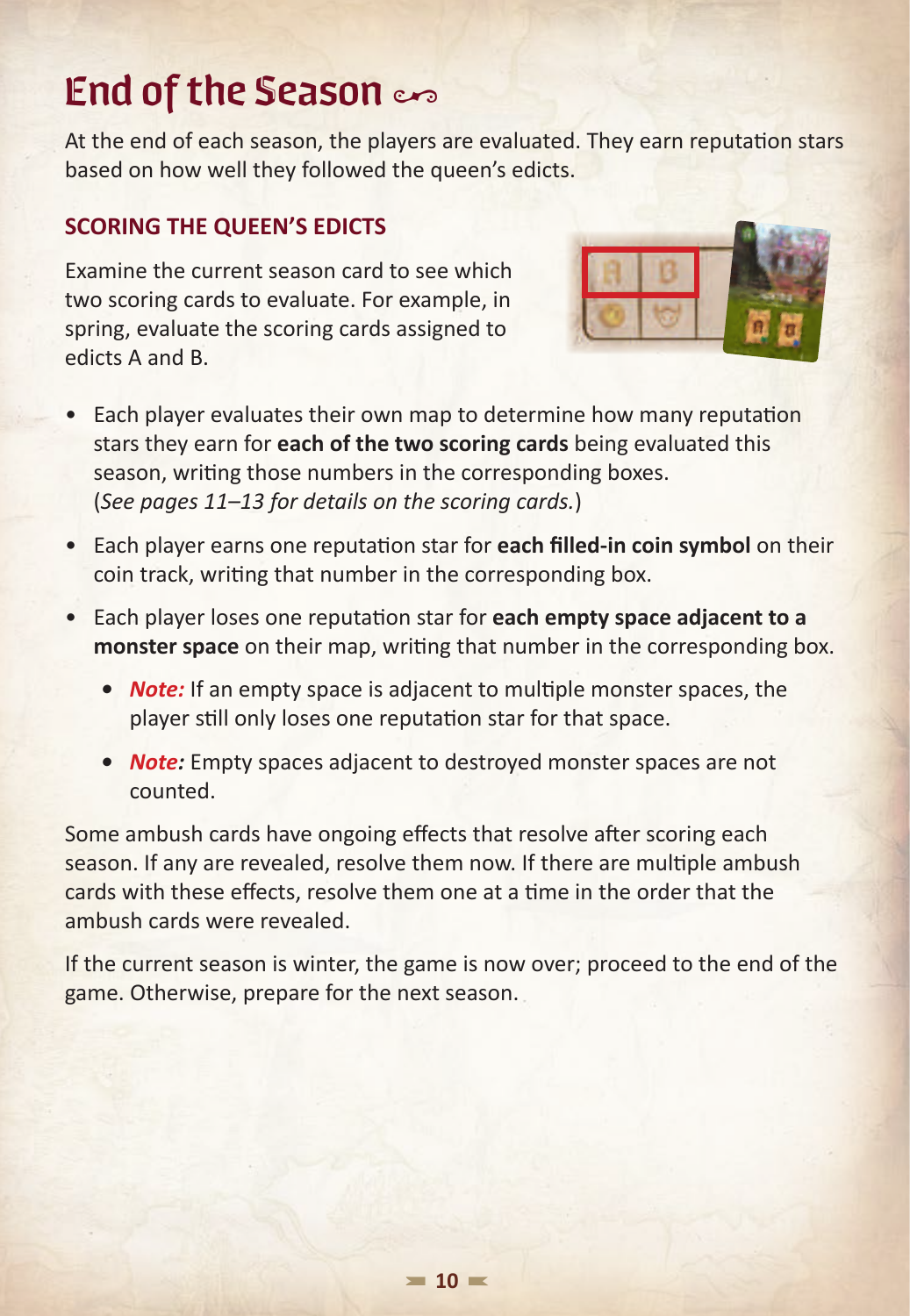#### **PREPARING FOR THE NEXT SEASON**

Discard the top **season card** from the stack and return it to the game box. This will reveal the next season card in the stack.

Reshuffle the **explore deck**, including all explore cards revealed this season. Take the top card of the ambush deck and hero deck, then shuffle them into the explore deck, without revealing them.

*Note:* Even if no ambush cards or hero cards were revealed during the season, new cards still get shuffled in. This means it is possible to have multiple ambush cards and hero cards in the explore deck during later seasons!

## End of the Game  $\epsilon$

Once winter has ended and players have been evaluated for the fourth time, the game is over.

Each player totals the reputation stars that they earned across all four seasons, writing their final score on their map sheet. The player with the most reputation stars is the winner!

In the event of a tie, the tied player who lost the fewest reputation stars to monster terrain across all four seasons is the winner. If there is a further tie, all tied players share the victory.

## **Scoring Cards**

When scoring, keep in mind these general rules:

- Spaces that share a side with each other are adjacent. Spaces that are only at diagonals with each other are not adjacent.
- A group of connected spaces that all have the same terrain type is a cluster. Clusters can contain any number of spaces (*including just a single space*).
- All spaces with drawn terrain count as filled spaces (*even if destroyed*). Mountains and wastelands count as filled spaces. Attack patterns and ruins do not count as filled spaces unless otherwise filled.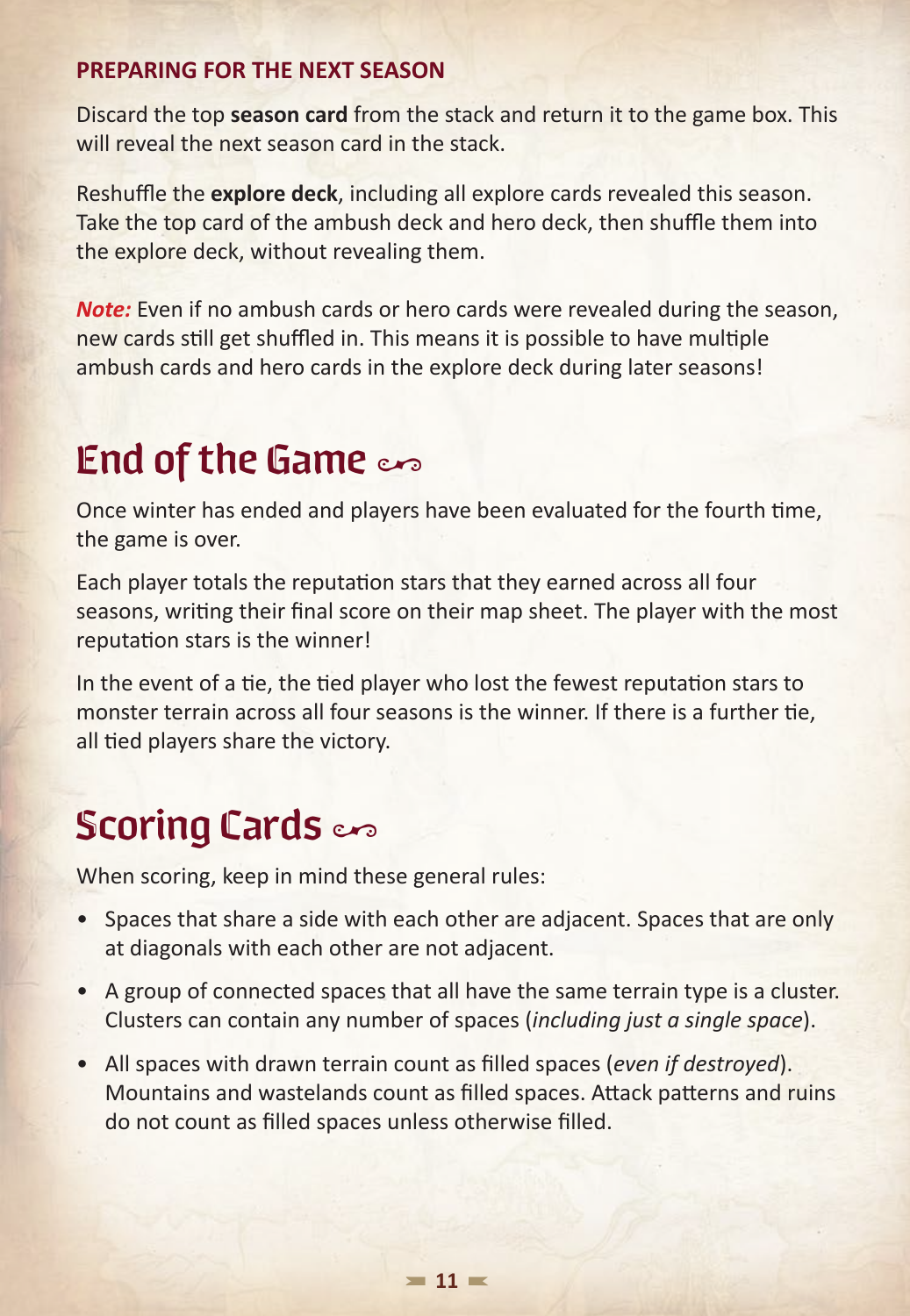

**Faunlost Thicket:** Earn two reputation stars for each forest space in the longest unbroken column of forest spaces.

The branches in this thicket all reach northward, toward Brizoor Waal, as if they too long for Azema's return.



**Heart of the Forest:** Earn three reputation stars for each forest space surrounded on all four sides by forest spaces or the edge of the map.

In a sunlit clearing, a single apple ripened on a waisthigh sprout. Though starving, I dared not pick that enchanted fruit.



**Craylund:** Earn six reputation stars for each cluster of farm spaces adjacent to three or more water spaces.

The paddy fields grow root and grain and provide freshwater fish and shelled meats. The inn at Craylund serves a stew that is to die for.



**Clawsgrave Peaks:** Earn five reputation stars for each mountain space connected to a farm space by a cluster of water spaces.

You can make a good living by ferrying grain up to the mountains and stone back down to the valley. So long as the Dragul don't sink your boat, anyway.



**Deepwood:** Earn six reputation stars for each cluster of five or more forest spaces that is not adjacent to any village spaces.

Shadowy creatures stalk these dark woods. I cannot say for certain if they are spirits or the trees themselves.



**Sleepy Valley:** Earn four reputation stars for each row that contains three or more forest spaces.

The black earth gives life to fruiting trees of every kind. Even the royals in Sabek do not eat as well as I did today.

| ۰ |
|---|
| ٠ |
|   |

**Ulem's Wallow:** Earn three reputation stars for each water space adjacent to two or more farm spaces.

The locals all say that strange creatures sleep at the bottom of these ponds. Cows and adventurous farmhands go missing every spring, apparently.



**Jorekburg:** Earn four reputation stars for each column that contains an equal number of farm spaces and water spaces. There must be at least one of each.

I met several Halflings starting swine farms on these swampy lands. They told me that the marsh grasses would produce the finest bacon any Halfling ever had.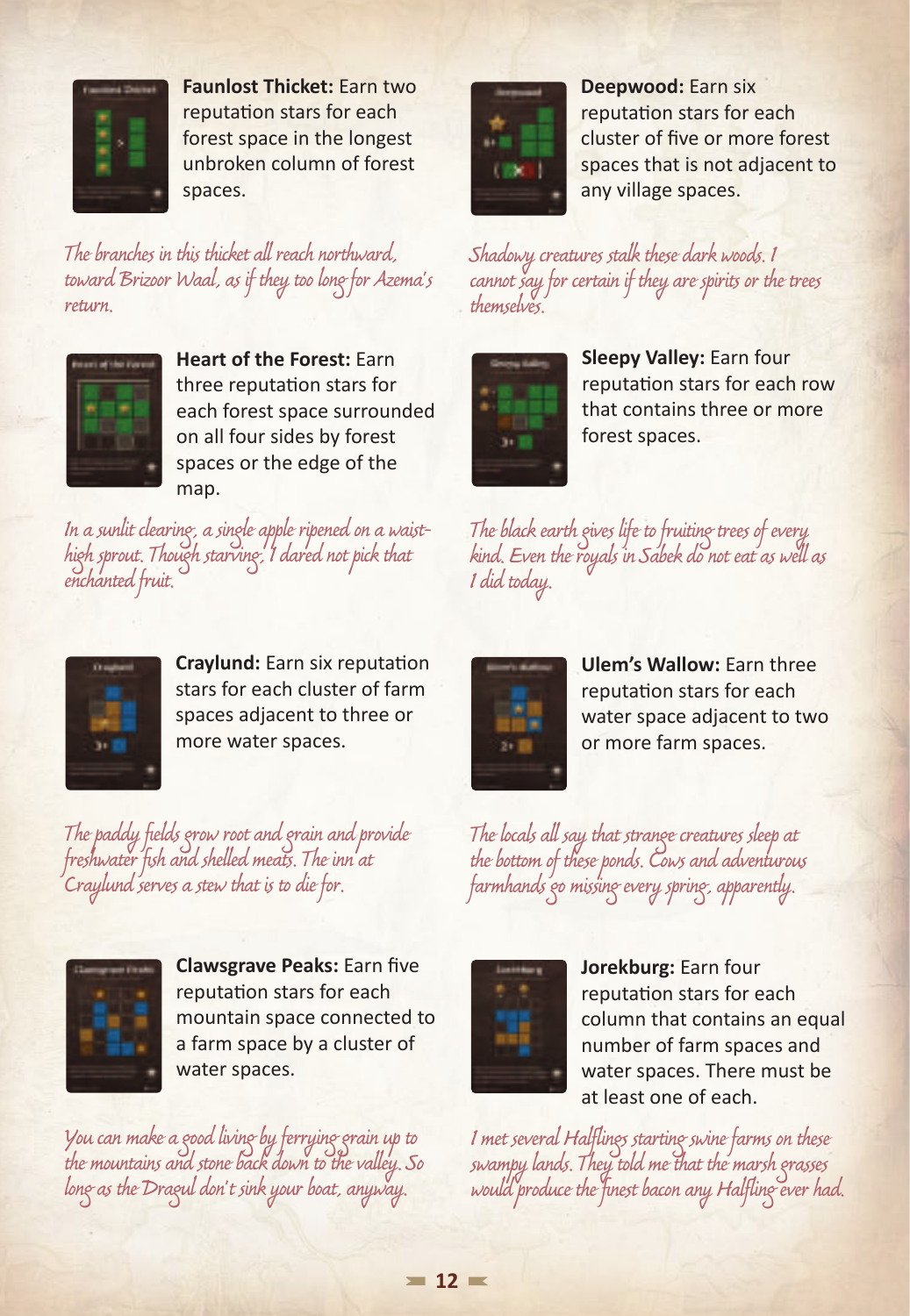

**Traylo Monastery:** Earn six reputation stars for each cluster of five or more village spaces adjacent to the edge of the map.

**City of** 

**Outer Enclave: Choose a** cluster of village spaces and earn one reputation star for each empty space adjacent to that cluster.

The Elves here have strange ways. I woke to find my pack filled with crickets and my shoes with worms. Worshippers of Kehstore, methinks.



**Gnomish Colony:** Earn six reputation stars for each cluster of village spaces that contains four village spaces in a 2x2 square.

Ahh, it was good to be among my people, who square every street and every meal and who keep all things right-sized.



**Dwarvenholds:** Earn eight reputation stars for each complete row or complete column of filled spaces that contains a mountain space.

A fire burns atop each peak whenever trouble is brewing in the land below. Thus are the heroes of Nalos summoned to defend their lands.



**Banded Hills:** Earn three reputation stars for each complete row of filled spaces that contains five or more different terrain types.

No matter the bend of the path nor the steep of the terrain, my trusty compass of silver points ever home again.

There, in the unmappable wastes, lives a rough collection of misfits and outlaws, making their living by theft and raiding the Dragul homesteads.



**Caravansary:** Choose a cluster of village spaces and earn one reputation star for each row and column that contains a space from that cluster.

Along the kingdom's former trade routes with the North, wagons lose their wheels and become homes.

| - -<br>_____ |
|--------------|
| ______       |
|              |
|              |
|              |
|              |
|              |

**Silos:** Earn ten reputation stars for each complete oddnumbered column of filled spaces.

Rivers and mountains need be the borders of our lands no longer. With my alidade, I can chart a line straight through the Vorkheim range.



**Starlit Sigil:** Earn four reputation stars for each cluster of exactly three empty spaces surrounded on all sides by filled spaces or the edge of the map.

A cartographer sometimes holds allegiance to orders higher than the guild. And that is all I will say about these particular omissions.

 $= 13 =$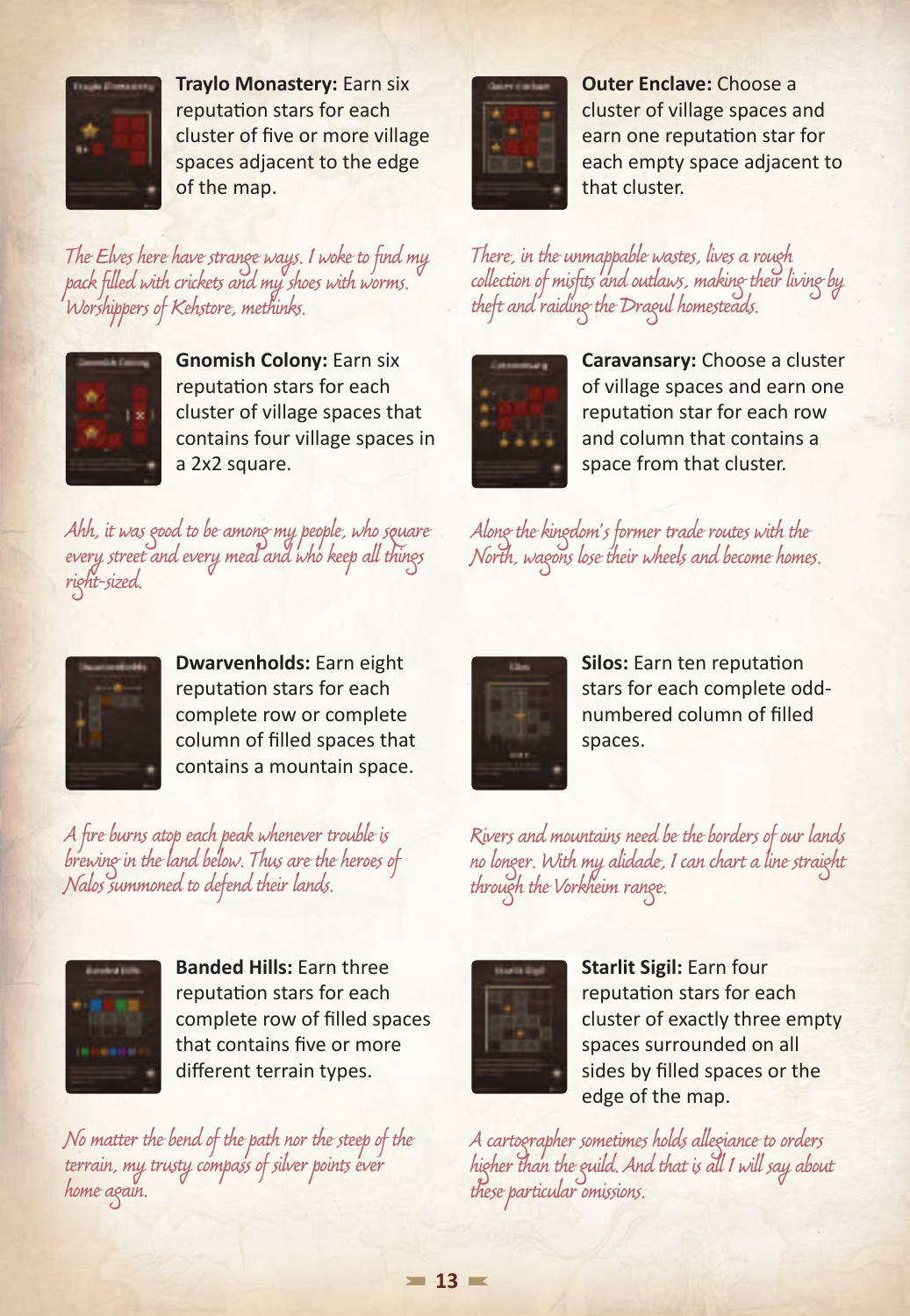## **Combining Games**

*Cartographers Heroes* can be combined with *Cartographers*. When combining content from both games, the following rules and clarifications apply:

**Map Sheets:** All players must use identical map sheets. The chosen map sheets can be from any *Cartographers* product.

**Season Cards:** Choose which set of season cards to use. The only difference between the sets is the time threshold for summer.

**Explore Cards:** Choose which set of explore cards to use. Do not attempt to mix and match and do not combine the sets together.

**Ruins Cards:** Always include the ruins cards, no matter which set of explore cards is used. When a hero card is revealed immediately after a ruins card, the hero is resolved normally. The ruins card applies to the next explore card that is revealed.

**Ambush Cards:** Use any combination of ambush cards from both games. There must still only be one ambush card added to the explore deck each season.

**Hero Cards:** The hero cards can be included or left out, no matter which set of explore cards is used. If they are included, hero terrain counts as a valid terrain type for any scoring cards that reference terrain types.

**Scoring Cards:** Use any combination of scoring cards from both games. There must still only be one scoring card of each type.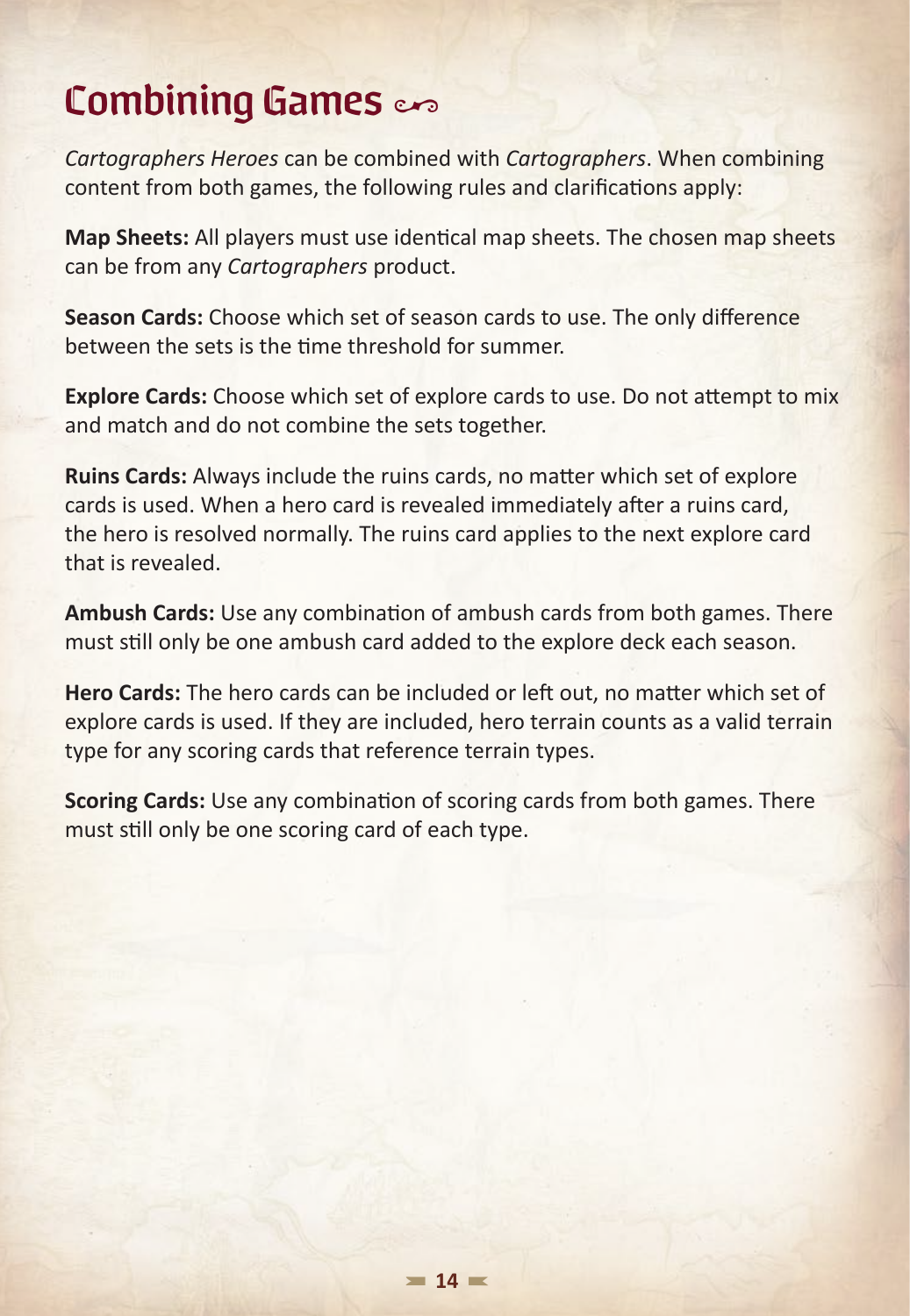## Solo Mode co

Set off as a lone cartographer to explore the Western Lands. In solo mode, you attempt to earn a prestigious title from Queen Gimnax at the end of your journey! Gameplay has the following changes:

### **CHANGES TO SETUP**

Do not write a title on your map sheet. This is where you'll record the title appointed to you by Queen Gimnax at the end of the game.

## **CHANGES TO AMBUSHES**

When an ambush card is revealed, examine the grid in the upper right corner of the card to see which corner of the map is shown.

Attempt to legally draw the monster shape on your map sheet, without flipping or rotating it. Start in the corner indicated by the ambush card and proceed all the way around the edge of the map in the direction indicated by the arrow.

If you cannot legally draw the monster shape anywhere around the edge of the map, move one space in from the edge and attempt it again. Start in the same corner and proceed in the same direction as before.

Repeat this process, moving one space further in from the edge of the map each time, until you are able to legally draw the monster shape -OR- confirm that it cannot be legally drawn. If the monster shape cannot be legally drawn, disregard the ambush card.

#### **CHANGES TO SCORING**

After determining your score, total the numbers in the lower corners of the four scoring cards in play.

Then subtract that total from your score to find your rating.

Queen Gimnax awards you a title based on the highest rating that you met or surpassed.

| Legendary Cartographer |
|------------------------|
|                        |
| Journeyman Topographer |
|                        |
|                        |
|                        |
|                        |
|                        |
|                        |